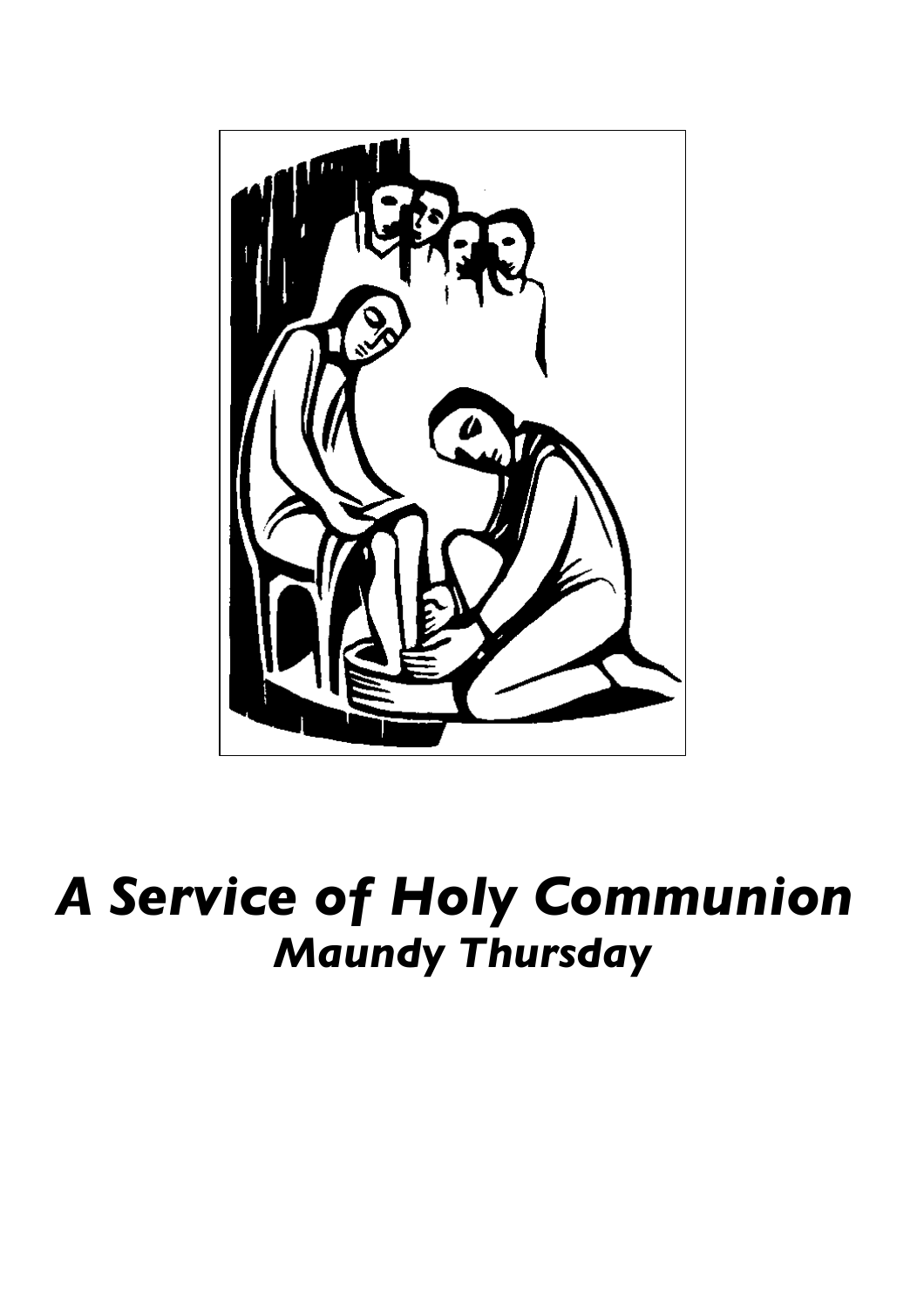**Welcome to St James,** the parish Church of Bulkington. Thank you for joining us today, onsite or online. We are very glad to be with you.

**Holy Communion (or the Eucharist)** is the central act of Christian worship. Through our community celebration of the Eucharist, we tell the story of God with his people throughout history, and proclaim that this God, revealed to us in Jesus Christ, is real among us. **Maundy Thursday** is the service of Jesus, the obedient servant, who washes the feet of his disciples and calls them to watch and pray with him on the journey to the cross.

**This service is being livestreamed** so that as many as would like to can be part of our worship. The camera will only focus on those contributing to the service.

### **There will be no collection plate passed around today, but please give generously to support St James.** You can

- Leave a cash donation (including brown envelopes) in the plate provided on your way in or out of Church
- Join the Parish Giving Scheme (please speak to Rev Charles about this)
- Online at https://tinyurl.com/y506gncq (the QR code will take you to this page)
- Make an electronic donation via bank transfer or standing order.

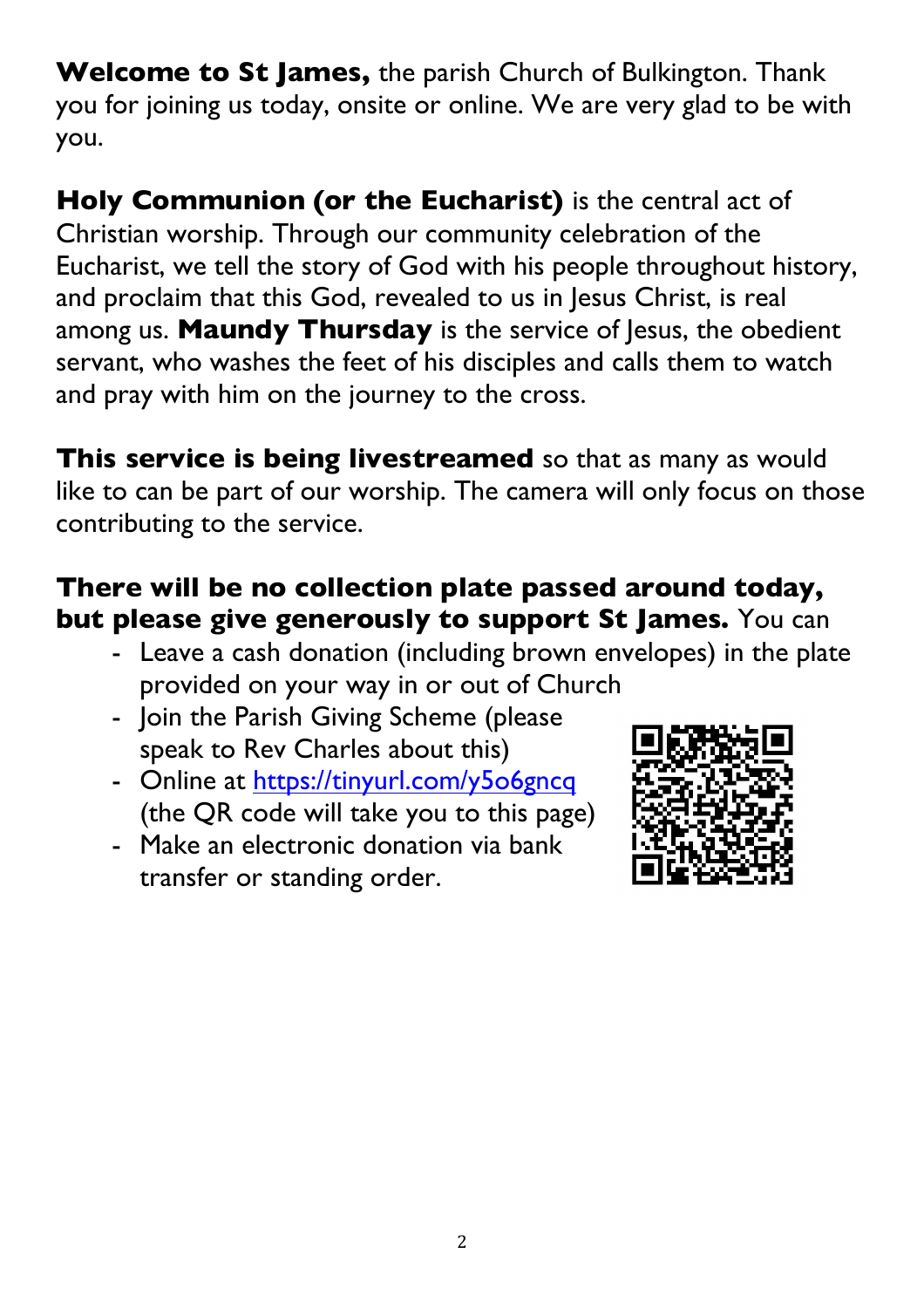# *The Gathering*

*We gather together and the organ plays, and we are welcomed to the service.* 

# **The Greeting**

The grace of our Lord Jesus Christ, the love of God, and the fellowship of the Holy Spirit be with you *All:* **and also with you.**

### **Prayer of Preparation**

**Almighty God, to whom all hearts are open, all desires known, and from whom no secrets are hidden: cleanse the thoughts of our hearts by the inspiration of your Holy Spirit, that we may perfectly love you, and worthily magnify your holy name; through Christ our Lord. Amen.**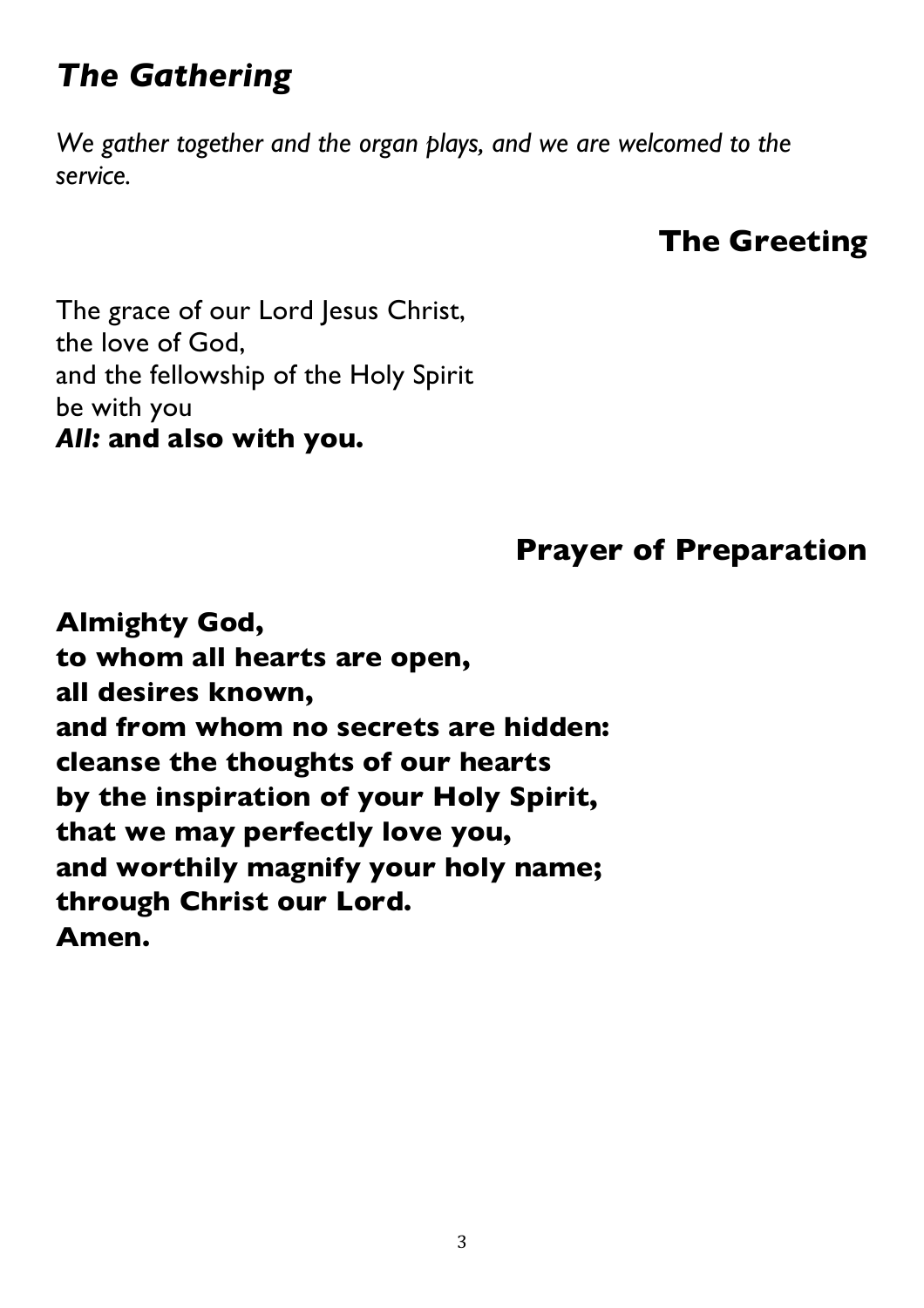# **Confession and Absolution**

Our Lord Jesus Christ says: 'If you love me, keep my commandments.' 'Unless I wash you, you have no part in me.' 'Let us confess to almighty God our sins against his love, and ask him to cleanse us.

*Silence is kept.*

Have mercy on us, O God, in your great goodness; according to the abundance of your compassion blot out our offences. Lord, have mercy. *All:* **Lord, have mercy.**

Against you only have we sinned and done what is evil in your sight. Christ, have mercy. *All:* **Christ, have mercy.**

Purge us from our sin and we shall be clean; wash us and we shall be whiter than snow. Lord, have mercy.

#### *All:* **Lord, have mercy.**

May the Father forgive *you* by the death of his Son and strengthen *you* to live in the power of the Spirit all y*our* days. *All:* **Amen.**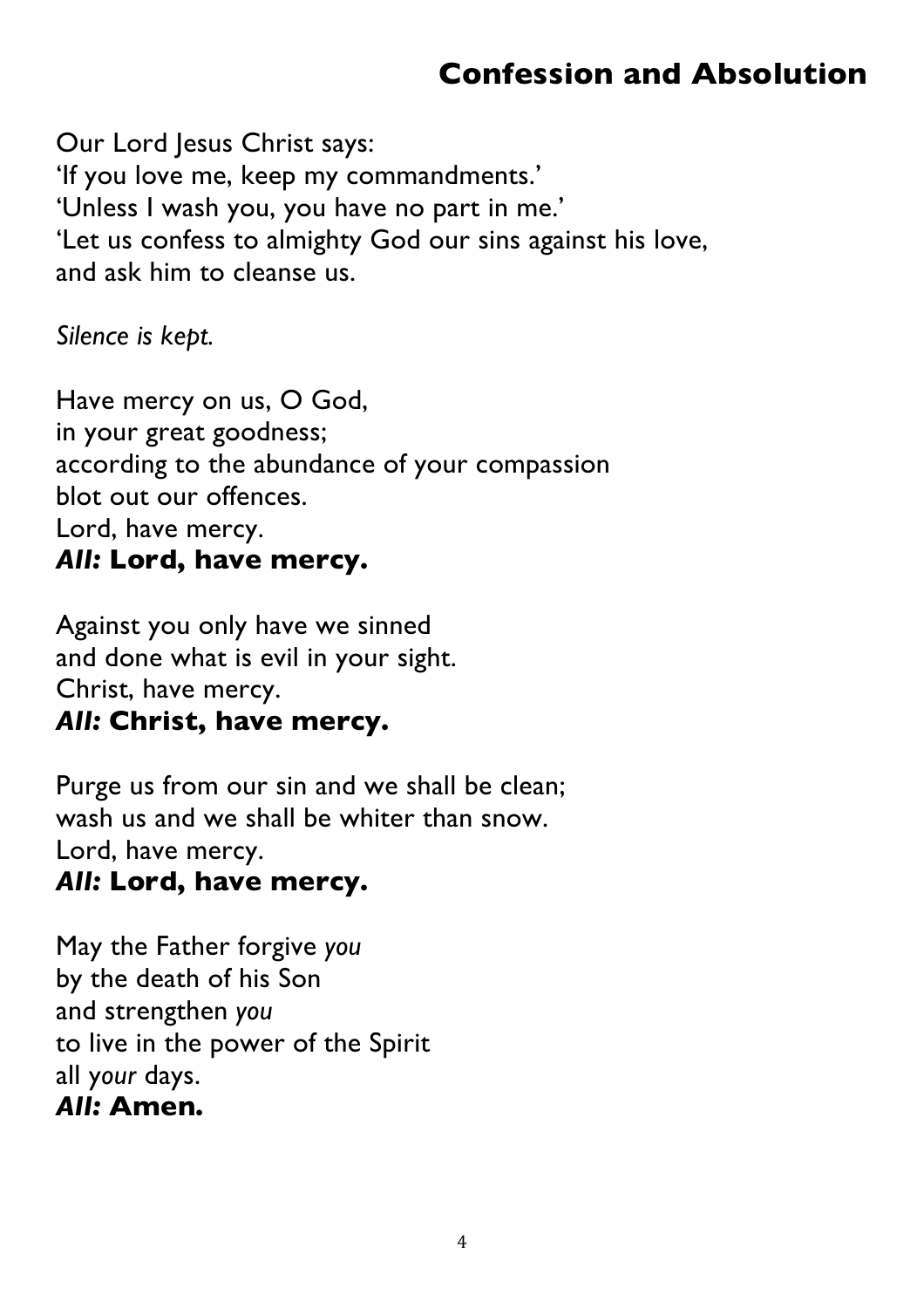### **Gloria in Excelsis**

**Glory to God in the highest, and peace to his people on earth. Lord God, heavenly King, almighty God and Father, we worship you, we give you thanks, we praise you for your glory. Lord Jesus Christ, only Son of the Father, Lord God, Lamb of God, you take away the sin of the world: have mercy on us; you are seated at the right hand of the Father: receive our prayer.**

**For you alone are the Holy One, you alone are the Lord, you alone are the Most High, Jesus Christ, with the Holy Spirit, in the glory of God the Father. Amen.**

#### **The Collect**

Let us pray that we may love one another as Christ has loved us.

*Silence is kept.*

God our Father, you have invited us to share in the supper which your Son gave to his Church to proclaim his death until he comes: may he nourish us by his presence, and unite us in his love; who is alive and reigns with you, in the unity of the Holy Spirit,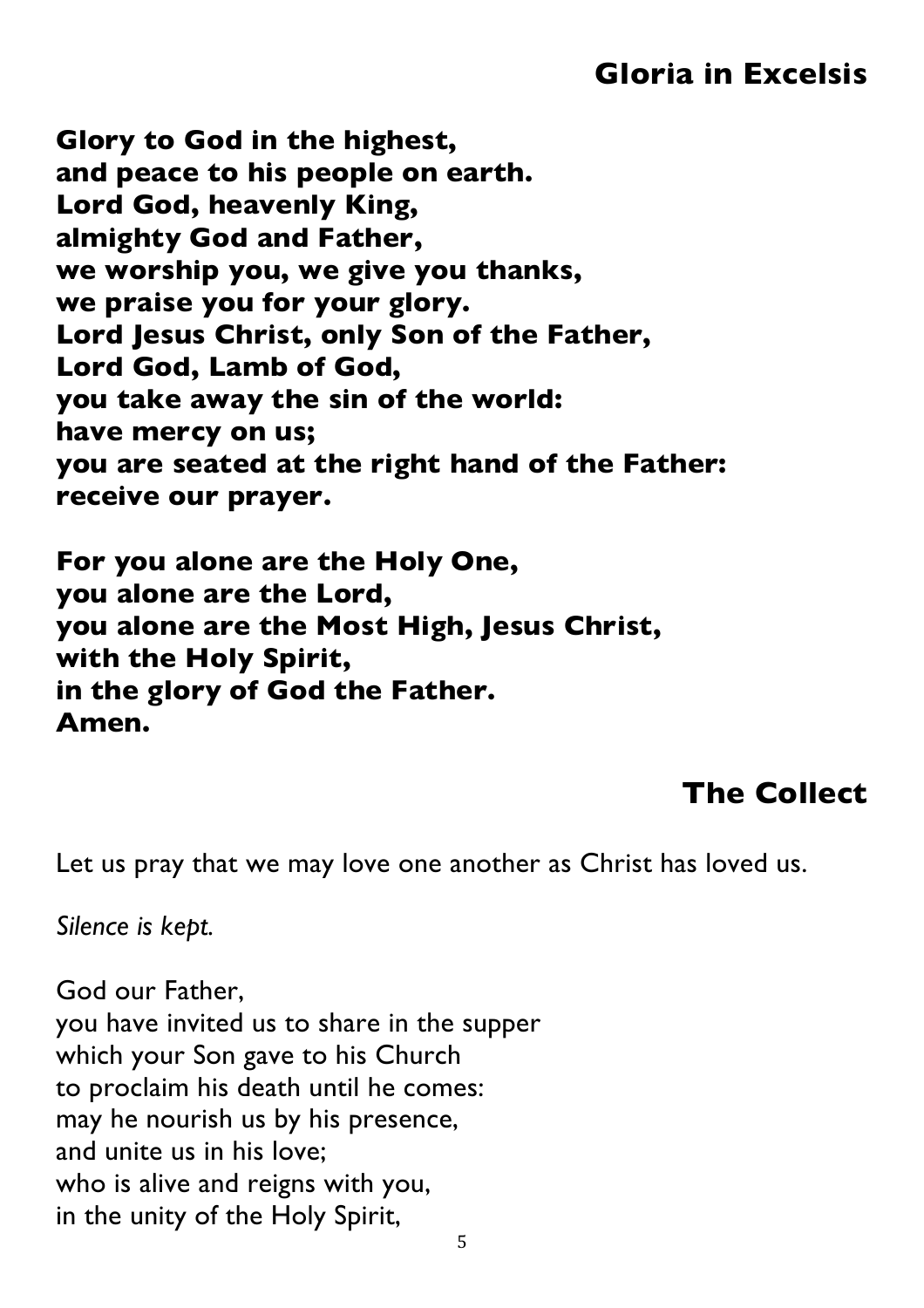#### one God, now and for ever. *All:* **Amen.**

# *The Liturgy of the Word*

## **Exodus 12:1-14**

The LORD said to Moses and Aaron in the land of Egypt: **<sup>2</sup>** This month shall mark for you the beginning of months; it shall be the first month of the year for you. **<sup>3</sup>** Tell the whole congregation of Israel that on the tenth of this month they are to take a lamb for each family, a lamb for each household. **<sup>4</sup>** If a household is too small for a whole lamb, it shall join its closest neighbour in obtaining one; the lamb shall be divided in proportion to the number of people who eat of it. **<sup>5</sup>** Your lamb shall be without blemish, a year-old male; you may take it from the sheep or from the goats. **<sup>6</sup>** You shall keep it until the fourteenth day of this month; then the whole assembled congregation of Israel shall slaughter it at twilight. **<sup>7</sup>** They shall take some of the blood and put it on the two doorposts and the lintel of the houses in which they eat it. **<sup>8</sup>** They shall eat the lamb that same night; they shall eat it roasted over the fire with unleavened bread and bitter herbs. **<sup>9</sup>** Do not eat any of it raw or boiled in water, but roasted over the fire, with its head, legs, and inner organs. **<sup>10</sup>** You shall let none of it remain until the morning; anything that remains until the morning you shall burn. **<sup>11</sup>** This is how you shall eat it: your loins girded, your sandals on your feet, and your staff in your hand; and you shall eat it hurriedly. It is the passover of the LORD. **<sup>12</sup>** For I will pass through the land of Egypt that night, and I will strike down every firstborn in the land of Egypt, both human beings and animals; on all the gods of Egypt I will execute judgements: I am the LORD. **<sup>13</sup>** The blood shall be a sign for you on the houses where you live: when I see the blood, I will pass over you, and no plague shall destroy you when I strike the land of Egypt.

**<sup>14</sup>** This day shall be a day of remembrance for you. You shall celebrate it as a festival to the LORD; throughout your generations you shall observe it as a perpetual ordinance.

This is the word of the Lord

#### *All:* **Thanks be to God.**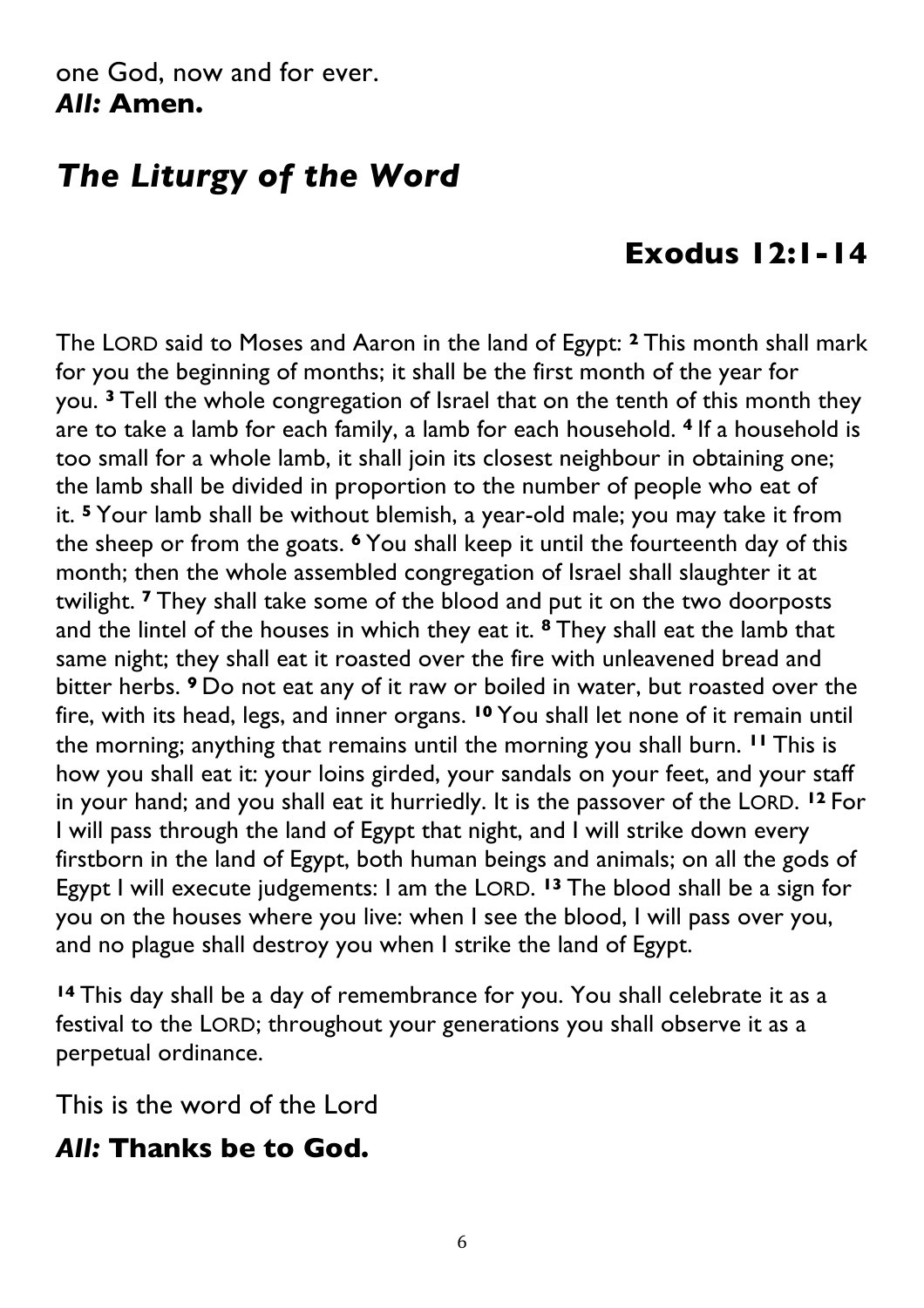**<sup>23</sup>** For I received from the Lord what I also handed on to you, that the Lord Jesus on the night when he was betrayed took a loaf of bread, **<sup>24</sup>** and when he had given thanks, he broke it and said, 'This is my body that is for you. Do this in remembrance of me.' **<sup>25</sup>** In the same way he took the cup also, after supper, saying, 'This cup is the new covenant in my blood. Do this, as often as you drink it, in remembrance of me.' **<sup>26</sup>** For as often as you eat this bread and drink the cup, you proclaim the Lord's death until he comes.

This is the word of the Lord *All:* **Thanks be to God.**

### **Hymn – My Song is Love Unknown**

1 My song is love unknown, My Saviour's love to me; love to the loveless shown, that they might lovely be. O who am I, that for my sake my Lord should take frail flesh and die?

- 2 He came from His blest throne salvation to bestow; but men made strange, and none the longed-for Christ would know: But O! my Friend, my Friend indeed, who at my need His life did spend.
- 3 Sometimes they strew His way, and His sweet praises sing; resounding all the day Hosannas to their King: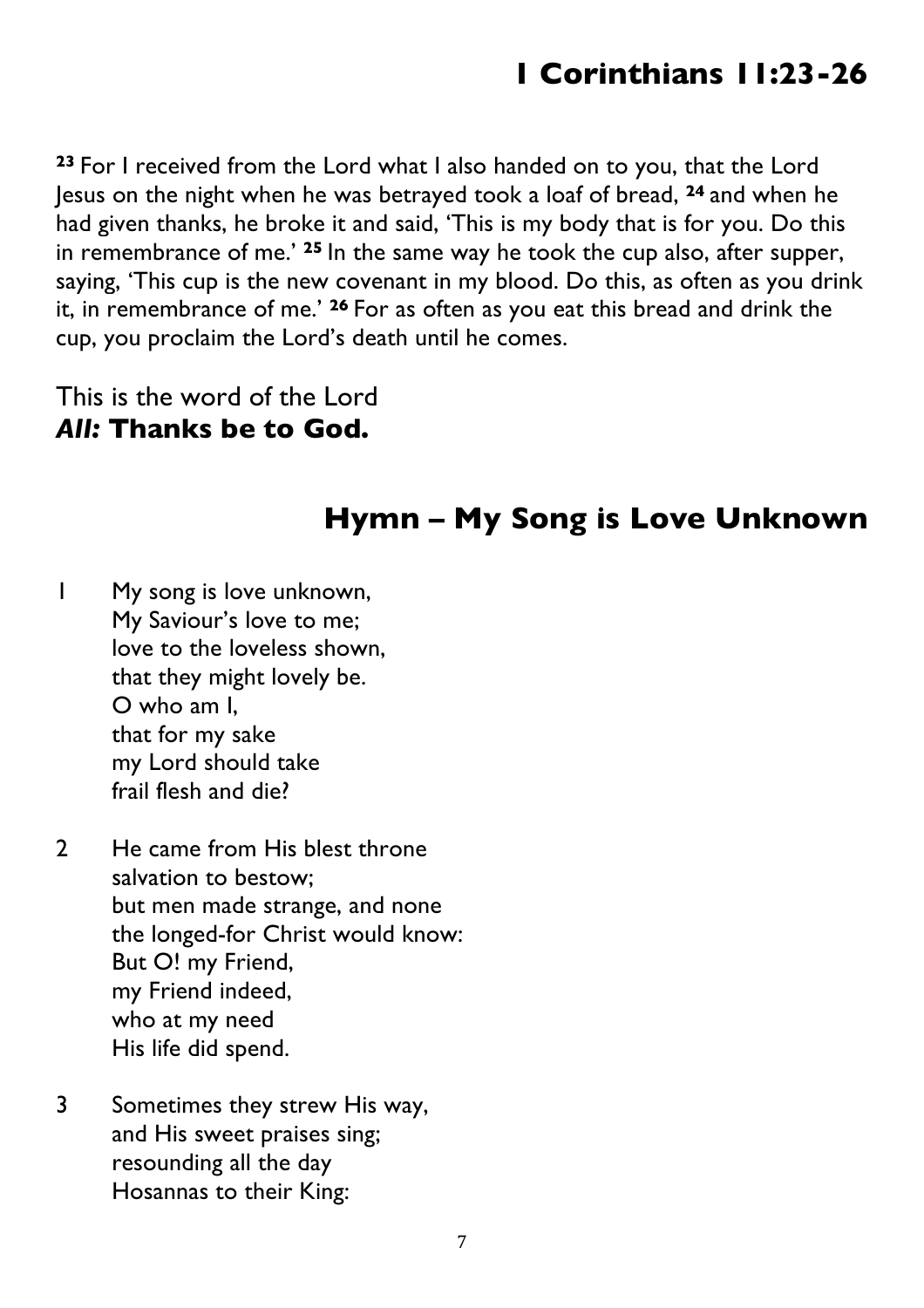Then "Crucify!" is all their breath, and for His death they thirst and cry.

- 4 They rise and needs will have my dear Lord made away; a murderer they save, the Prince of life they slay, Yet cheerful He to suffering goes, that He His foes from thence might free.
- 5 Here might I stay and sing, no story so divine; never was love, dear King! Never was grief like Thine. This is my Friend, in Whose sweet praise I all my days could gladly spend.

*Samuel Crossman (1623-1683)*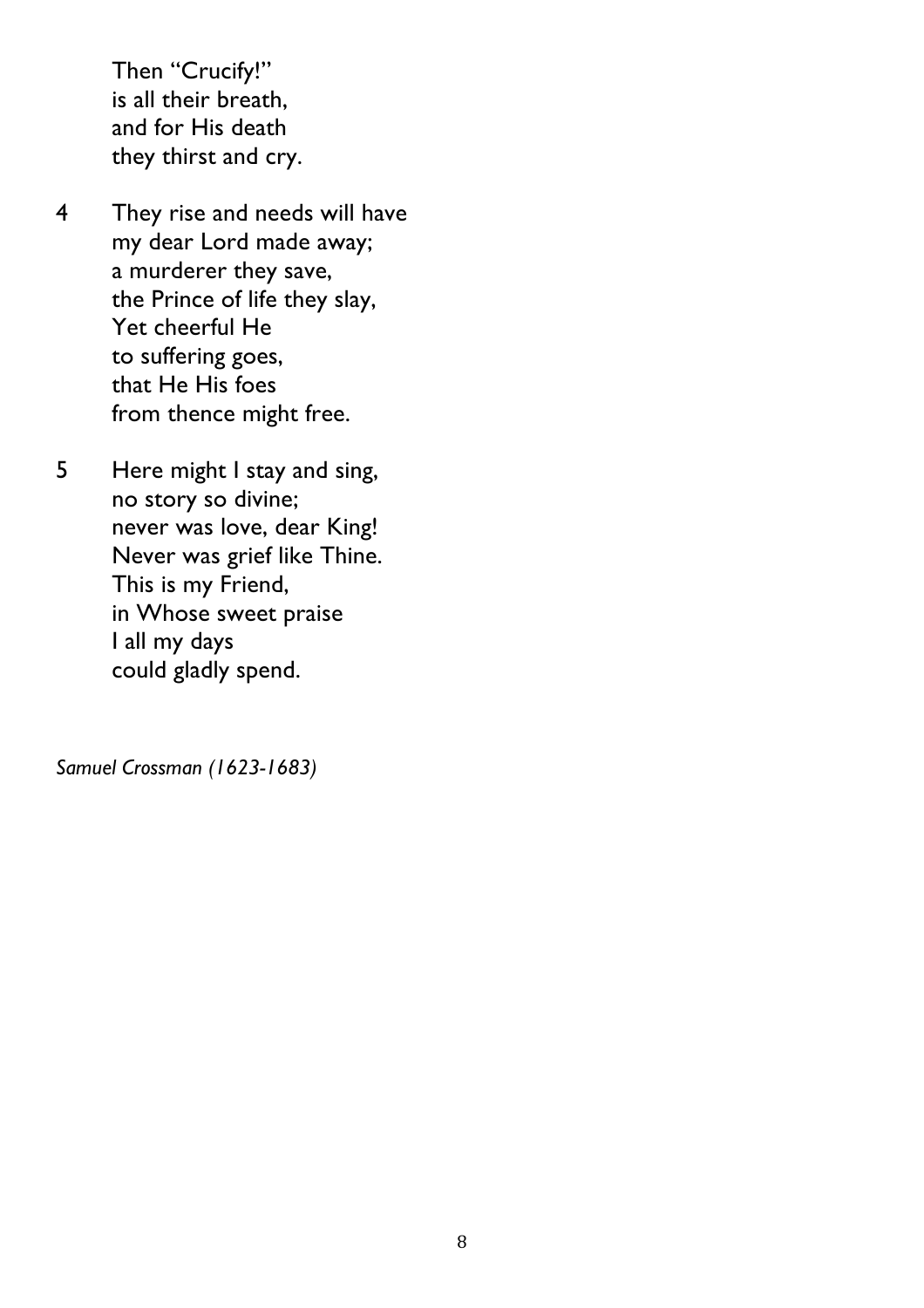# **Gospel Reading – John 13:1-17, 31-35**

#### *When the Gospel is announced the reader says* Hear the Gospel of our Lord Jesus Christ according to John. *All***: Glory to you, O Lord.**

Now before the festival of the Passover, Jesus knew that his hour had come to depart from this world and go to the Father. Having loved his own who were in the world, he loved them to the end. **<sup>2</sup>** The devil had already put it into the heart of Judas son of Simon Iscariot to betray him. And during supper **<sup>3</sup>** Jesus, knowing that the Father had given all things into his hands, and that he had come from God and was going to God, <sup>4</sup> got up from the table,<sup>[a]</sup> took off his outer robe, and tied a towel around himself. **<sup>5</sup>** Then he poured water into a basin and began to wash the disciples' feet and to wipe them with the towel that was tied around him. **<sup>6</sup>** He came to Simon Peter, who said to him, 'Lord, are you going to wash my feet?' **<sup>7</sup>** Jesus answered, 'You do not know now what I am doing, but later you will understand.' **<sup>8</sup>** Peter said to him, 'You will never wash my feet.' Jesus answered, 'Unless I wash you, you have no share with me.' **<sup>9</sup>** Simon Peter said to him, 'Lord, not my feet only but also my hands and my head!' <sup>10</sup> lesus said to him, 'One who has bathed does not need to wash, except for the feet.<sup>[b]</sup> but is entirely clean. And you<sup>[c]</sup> are clean, though not all of you.' **<sup>11</sup>** For he knew who was to betray him; for this reason he said, 'Not all of you are clean.'

**<sup>12</sup>** After he had washed their feet, had put on his robe, and had returned to the table, he said to them, 'Do you know what I have done to you? **<sup>13</sup>** You call me Teacher and Lord—and you are right, for that is what I am. **<sup>14</sup>** So if I, your Lord and Teacher, have washed your feet, you also ought to wash one another's feet. **<sup>15</sup>** For I have set you an example, that you also should do as I have done to you. <sup>16</sup> Very truly, I tell you, servants<sup>[d]</sup> are not greater than their master, nor are messengers greater than the one who sent them. **<sup>17</sup>** If you know these things, you are blessed if you do them.

**<sup>31</sup>** When he had gone out, Jesus said, 'Now the Son of Man has been glorified, and God has been glorified in him. <sup>32</sup> If God has been glorified in him,<sup>[i]</sup> God will also glorify him in himself and will glorify him at once. **<sup>33</sup>** Little children, I am with you only a little longer. You will look for me; and as I said to the Jews so now I say to you, "Where I am going, you cannot come." **<sup>34</sup>** I give you a new commandment, that you love one another. Just as I have loved you, you also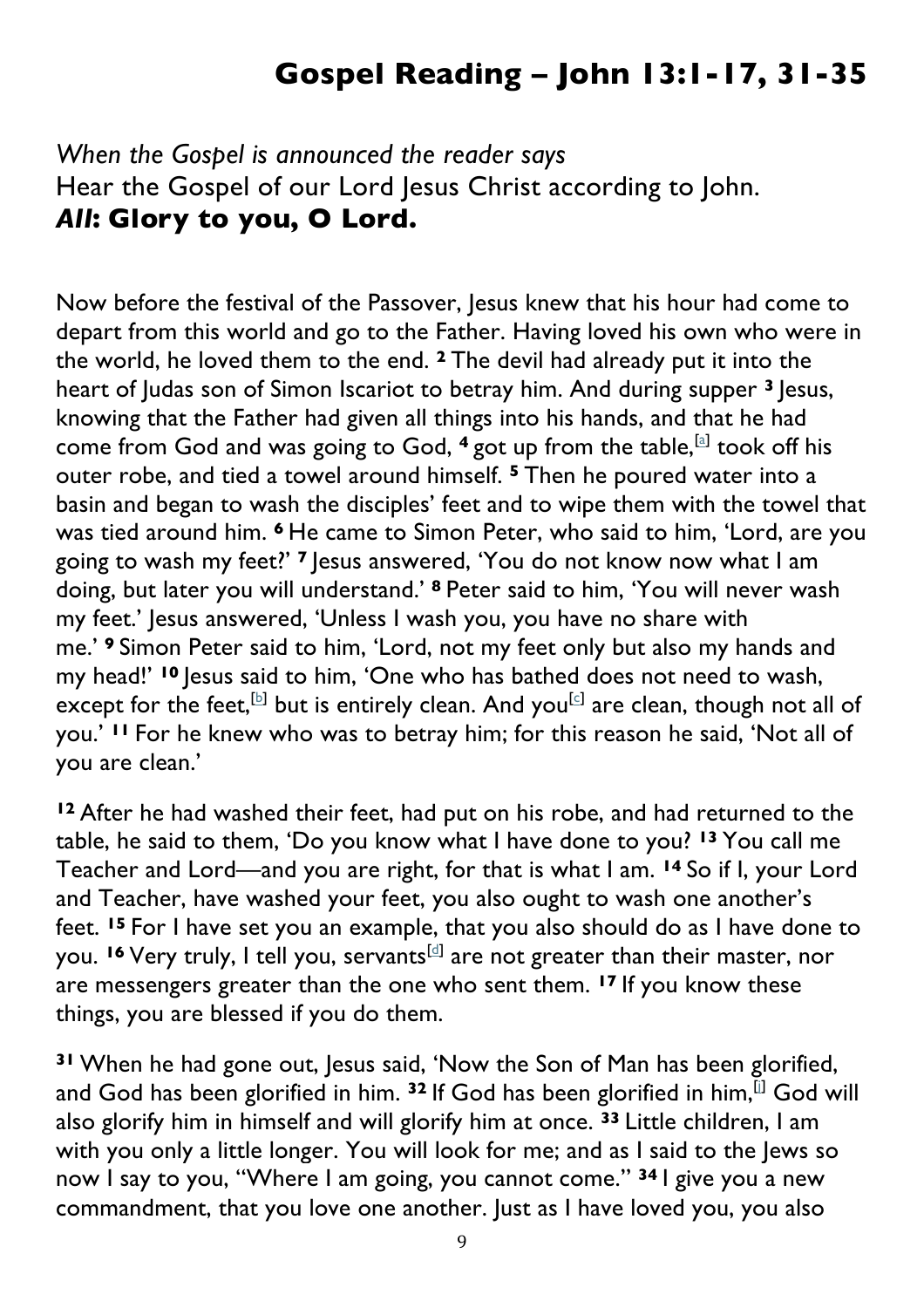should love one another. **<sup>35</sup>** By this everyone will know that you are my disciples, if you have love for one another.'

*At the end* This is the Gospel of the Lord. *All***: Praise to you, O Christ.**

**Sermon**

*After the sermon, we share a time of quiet.*

# **Anthem – Ubi Caritas (Taize)**

Ubi Caritas, et amor, ubi caritas, deus ibi est

*Where there is love and charity, God himself is there.*

# **The Washing of Feet**

*As the anthem continues, we share in footwashing together. We end with this prayer:*

Lord Jesus Christ, you have taught us that what we do for the least of our brothers and sisters we do also for you: give us the will to be the servant of others as you were the servant of all, and gave up your life and died for us, but are alive and reign, now and for ever. *All***: Amen.**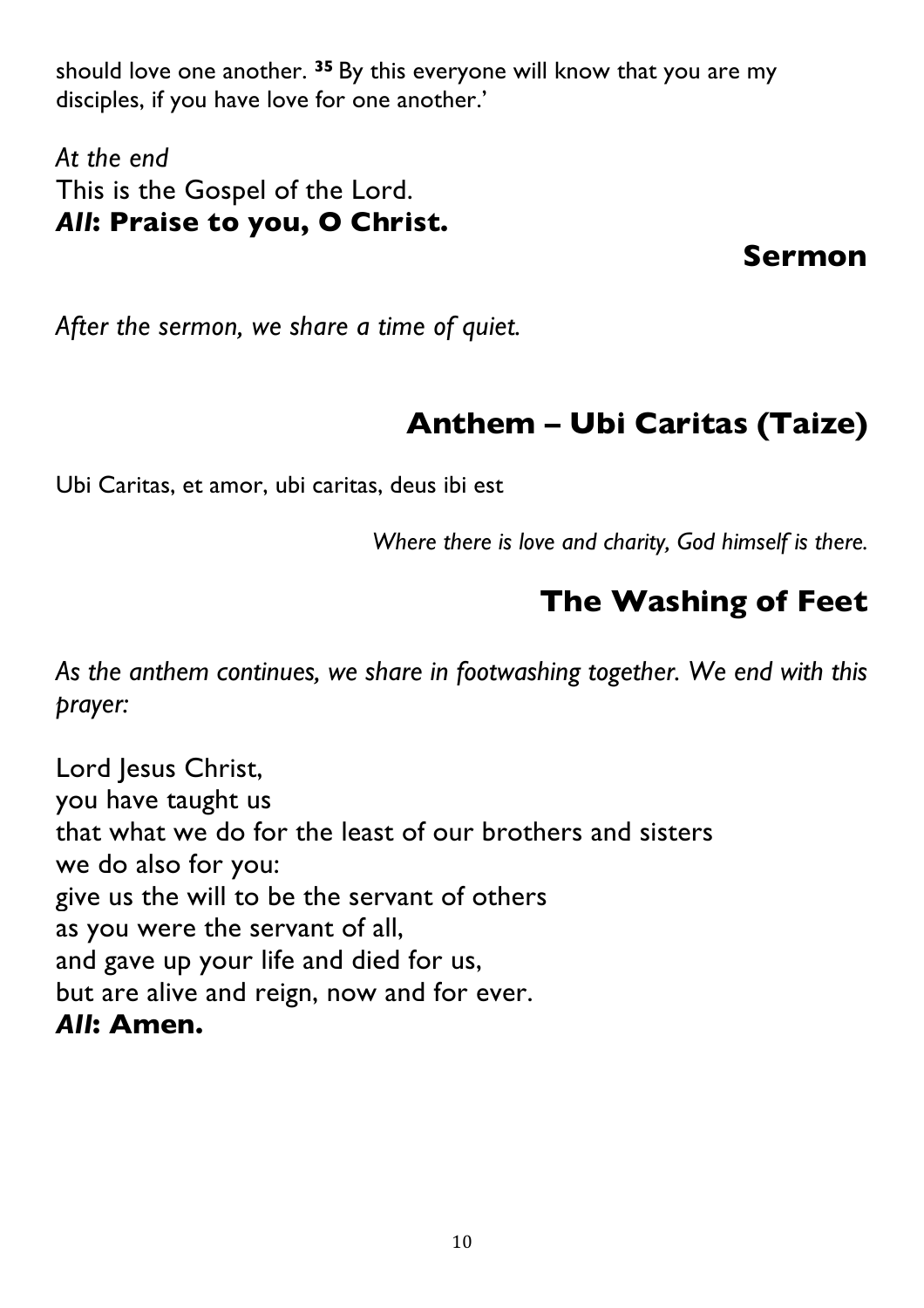# **Prayers of Intercession**

In the power of the Spirit let us pray to the Father through Christ the saviour of the world. Father, on this, the night he was betrayed, your Son Jesus Christ washed his disciples' feet. We commit ourselves to follow his example of love and service. Lord, hear us *All***: and humble us.**

On this night, he prayed for his disciples to be one. We pray for the unity of your Church. Lord, hear us *All***: and unite us.**

On this night, he prayed for those who were to believe through his disciples' message.

We pray for the mission of your Church.

Lord, hear us

#### *All***: and renew our zeal.**

On this night, he commanded his disciples to love, but suffered rejection himself. We pray for the rejected and unloved. Lord, hear us *All***: and fill us with your love.**

On this night, he reminded his disciples that if the world hated them it hated him first. We pray for those who are persecuted for their faith. Lord, hear us

#### *All***: and give us your peace.**

On this night, he accepted the cup of death and looked forward to the new wine of the kingdom.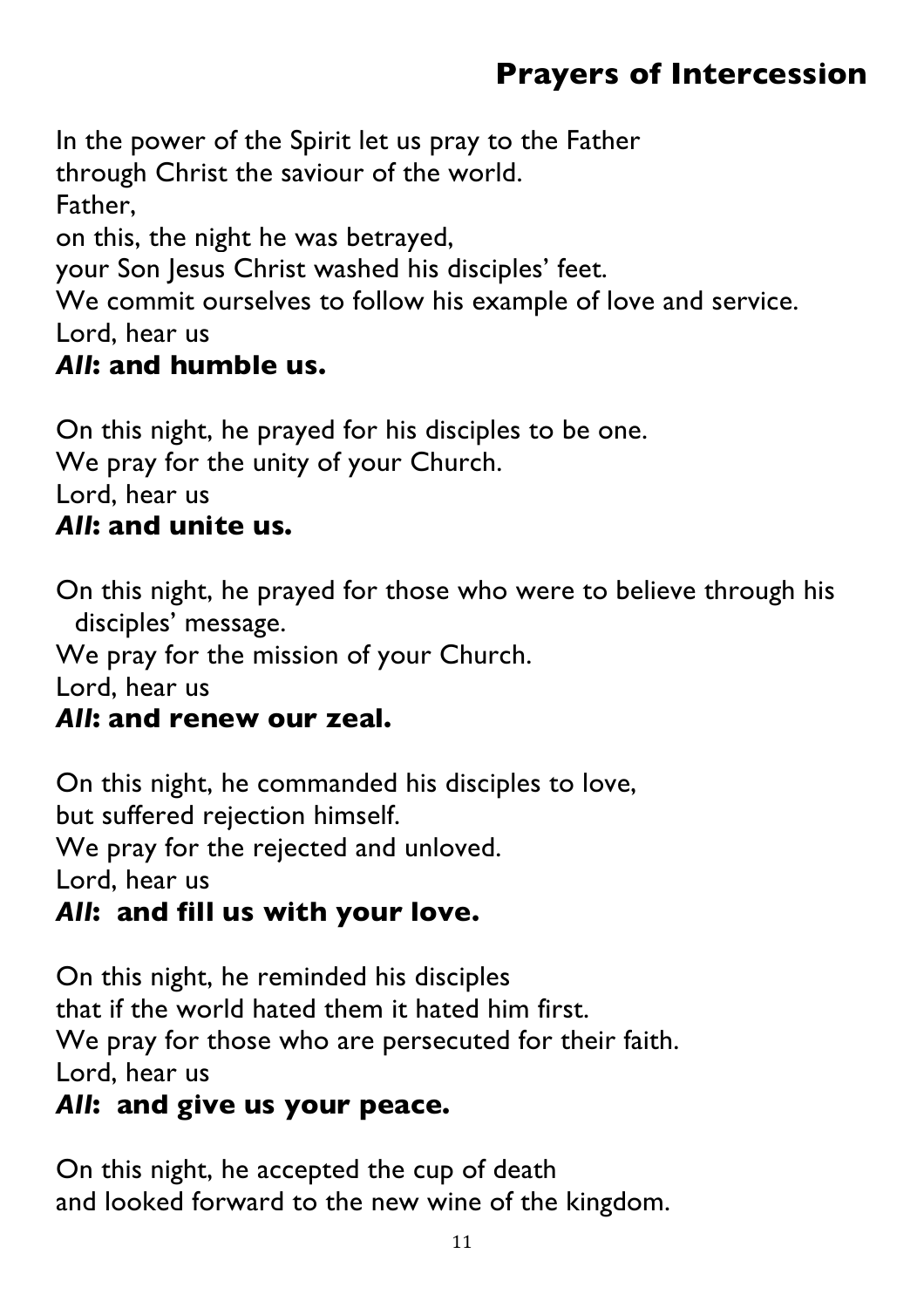We remember those who have died in the peace of Christ. Lord, hear us *All***: and welcome all your children into paradise.**

# *The Liturgy of the Sacrament*

### **The Peace**

Jesus says: 'Peace I leave with you; my peace I give to you. Do not let your hearts be troubled, neither let them be afraid.'

The peace of the Lord be always with you *All***: and also with you.**

### **Music for Reflection – A New Commandment, Richard Shepherd**

*sung by St Martin's Voices*

A new commandment I give unto you, that you love one another as I have loved you. By this shall all men know that you are my disciples, if you have love for one another.

*John 13.34-35*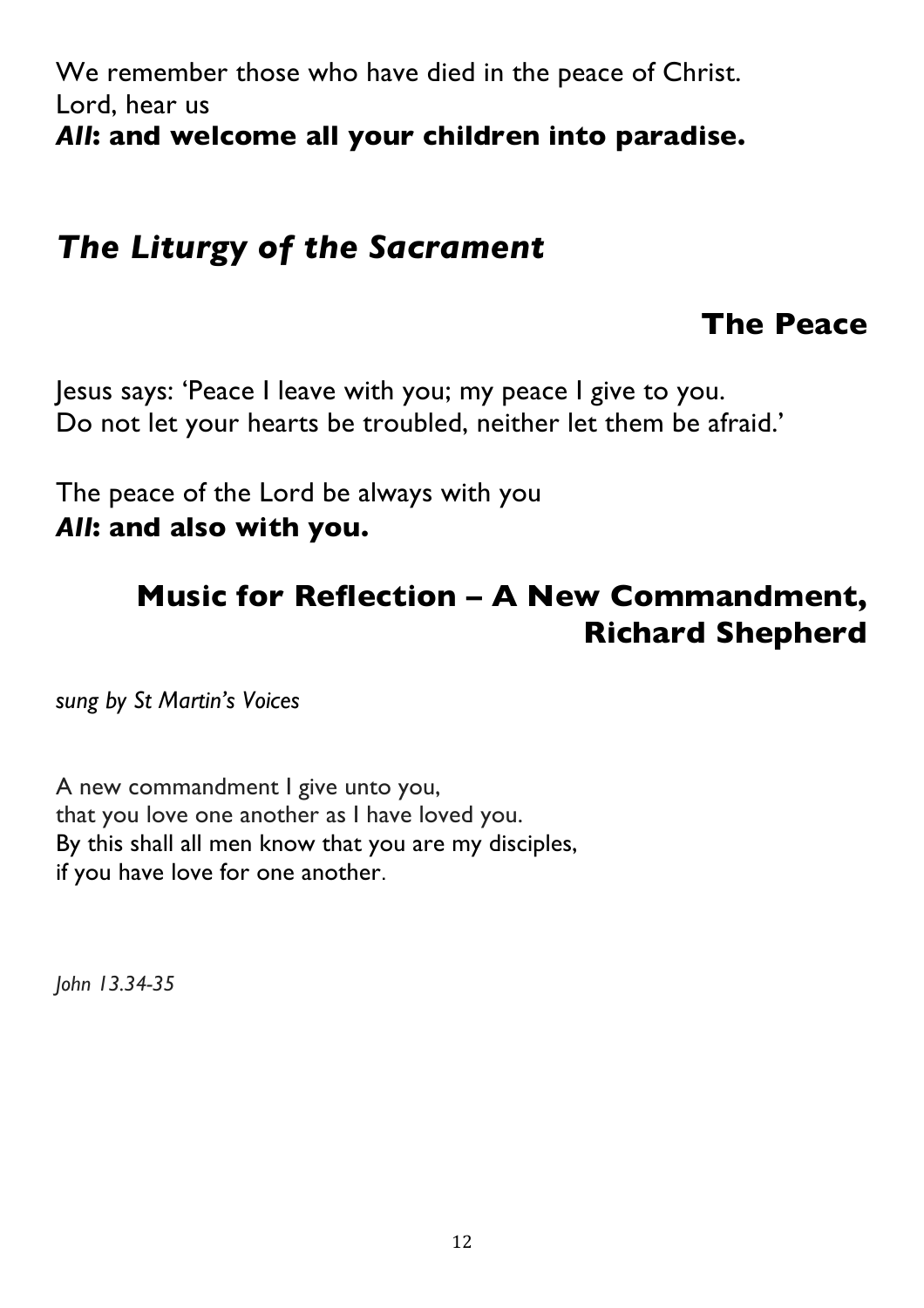### **The Eucharistic Prayer**

#### The Lord is here *All:* **His Spirit is with us**

Lift up your hearts *All:* **We lift them to the Lord.**

Let us give thanks to the Lord our God. *All:* **It is right to give thanks and praise.**

It is indeed right to give you thanks, Father most holy, through Jesus Christ our Lord. For on this night he girded himself with a towel and, taking the form of a servant, washed the feet of his disciples.

He gave us a new commandment that we should love one another as he has loved us. Knowing that his hour had come, in his great love he gave this supper to his disciples to be a memorial of his passion, that we might proclaim his death until he comes again, and feast with him in his kingdom.

Therefore earth unites with heaven to sing a new song of praise; we too join with angels and archangels as they proclaim your glory without end:

**Holy, holy, holy Lord, God of power and might, heaven and earth are full of your glory. Hosanna in the highest. Blessed is he who comes in the name of the Lord. Hosanna in the highest.**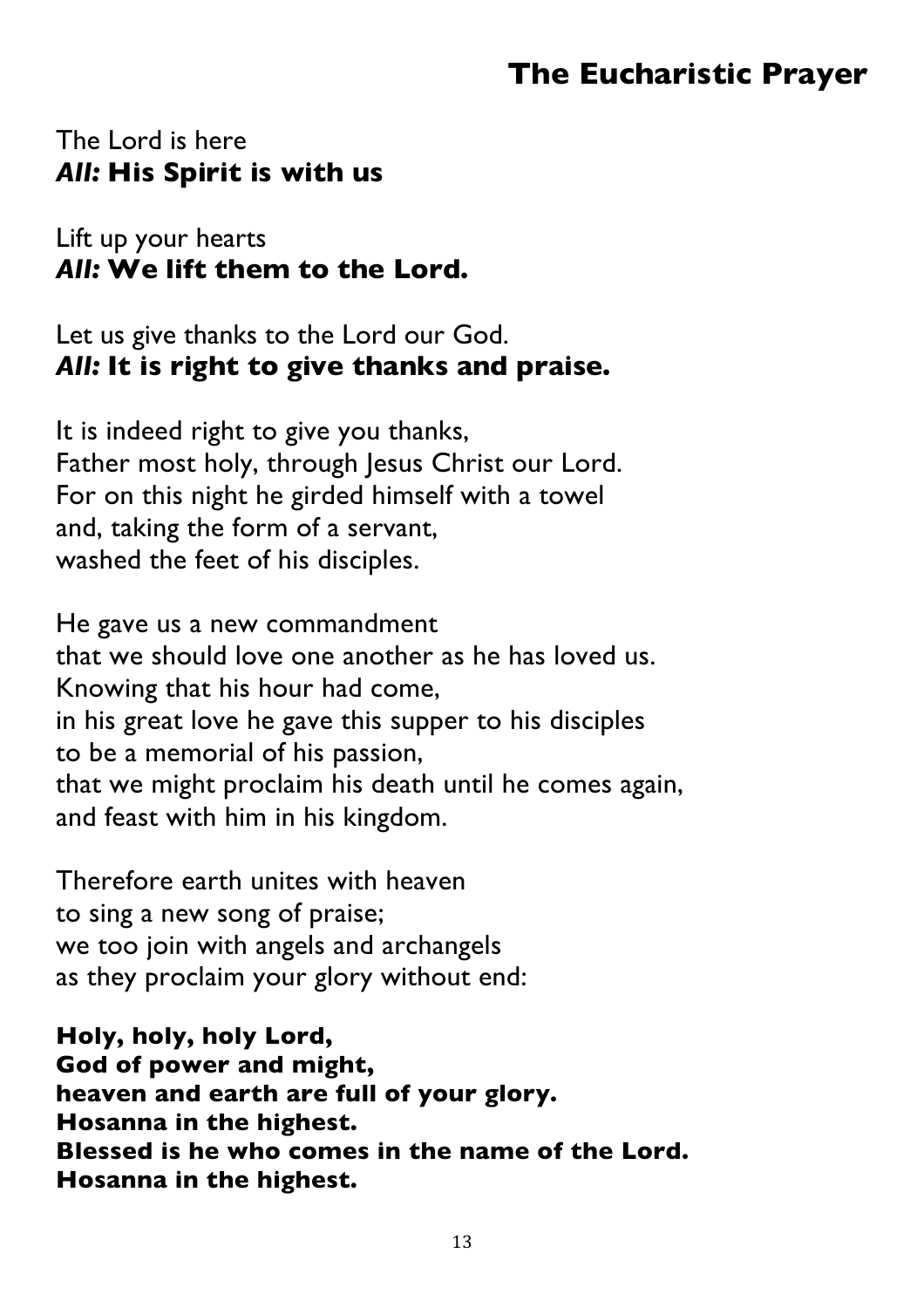Accept our praises, heavenly Father, through your Son our Saviour Jesus Christ, and as we follow his example and obey his command, grant that by the power of your Holy Spirit these gifts of bread and wine may be to us his body and his blood; who, in the same night that he was betrayed, took bread and gave you thanks; he broke it and gave it to his disciples, saying: Take, eat; this is my body which is given for you; do this in remembrance of me.

In the same way, after supper he took the cup and gave you thanks; he gave it to them, saying: Drink this, all of you; this is my blood of the new covenant, which is shed for you and for many for the forgiveness of sins. Do this, as often as you drink it, in remembrance of me.

Therefore, heavenly Father, we remember his offering of himself made once for all upon the cross; we proclaim his mighty resurrection and glorious ascension; we look for the coming of your kingdom, and with this bread and this cup we make the memorial of Christ your Son our Lord.

#### Great is the mystery of faith: *All:* **Christ has died, Christ is risen, Christ will come again.**

Accept through him, our great high priest, this our sacrifice of thanks and praise, and as we eat and drink these holy gifts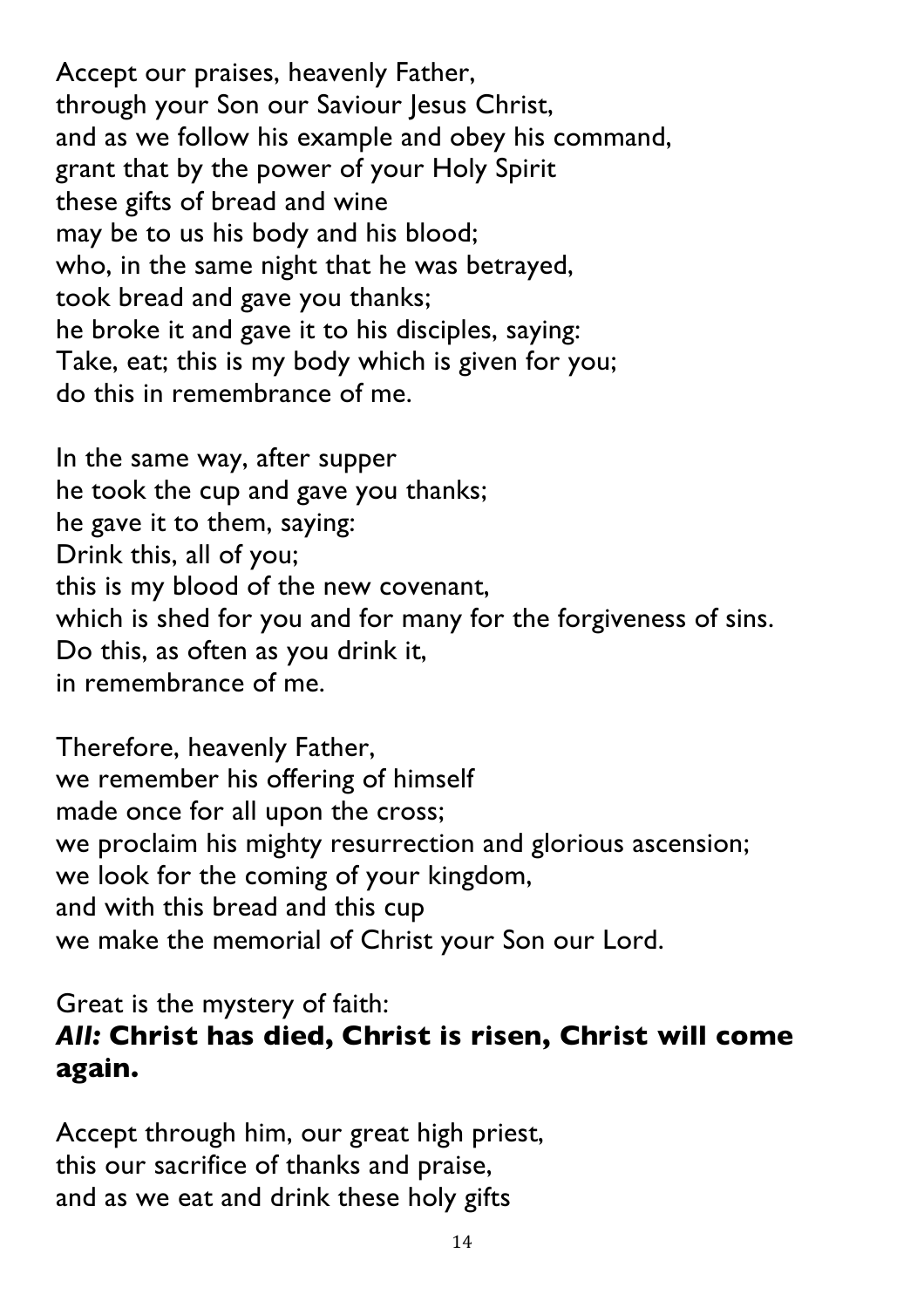in the presence of your divine majesty, renew us by your Spirit, inspire us with your love and unite us in the body of your Son, Jesus Christ our Lord.

Through him, and with him, and in him, in the unity of the Holy Spirit, with all who stand before you in earth and heaven, we worship you, Father almighty, in songs of everlasting praise: *All:* **Blessing and honour and glory and power be yours for ever and ever. Amen.**

### **The Lord's Prayer**

Standing at the foot of the cross, as our Saviour taught us so we pray,

**Our Father, who art in heaven, hallowed be thy name; thy kingdom come; thy will be done; on earth as it is in heaven. Give us this day our daily bread. And forgive us our trespasses, as we forgive those who trespass against us. And lead us not into temptation; but deliver us from evil. For thine is the kingdom, the power and the glory, for ever and ever. Amen.**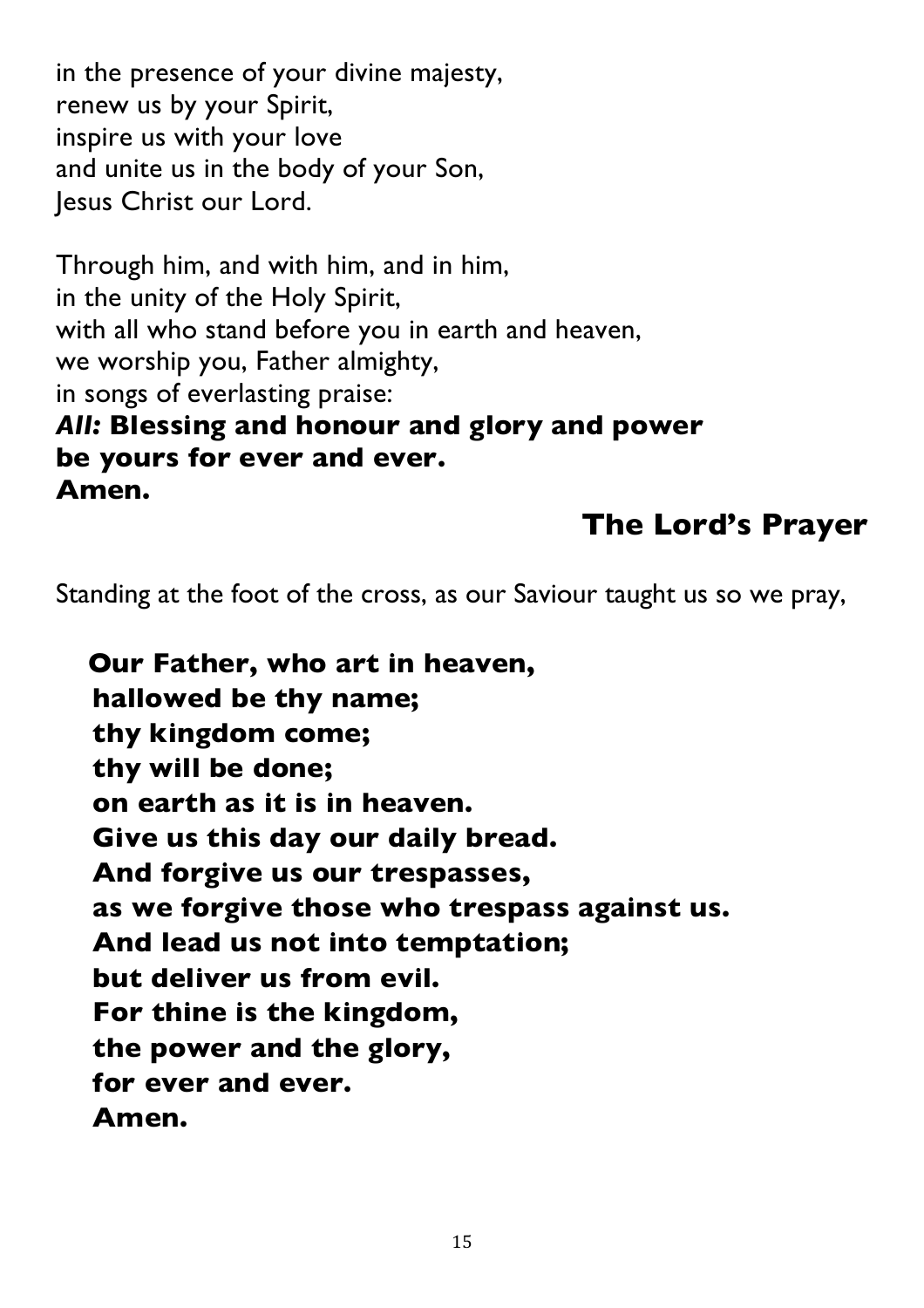### **Breaking of the Bread**

Every time we eat this bread and drink this cup, *All:* **we proclaim the Lord's death until he comes.**

*All***: Lamb of God, you take away the sin of the world, have mercy on us.**

**Lamb of God, you take away the sin of the world, have mercy on us.**

**Lamb of God, you take away the sin of the world, grant us peace.**

# **Giving of Communion**

Jesus is the Lamb of God who takes away the sin of the world. Blessed are those who are called to his supper.

*All:* **Lord, I am not worthy to receive you, but only say the word, and I shall be healed.**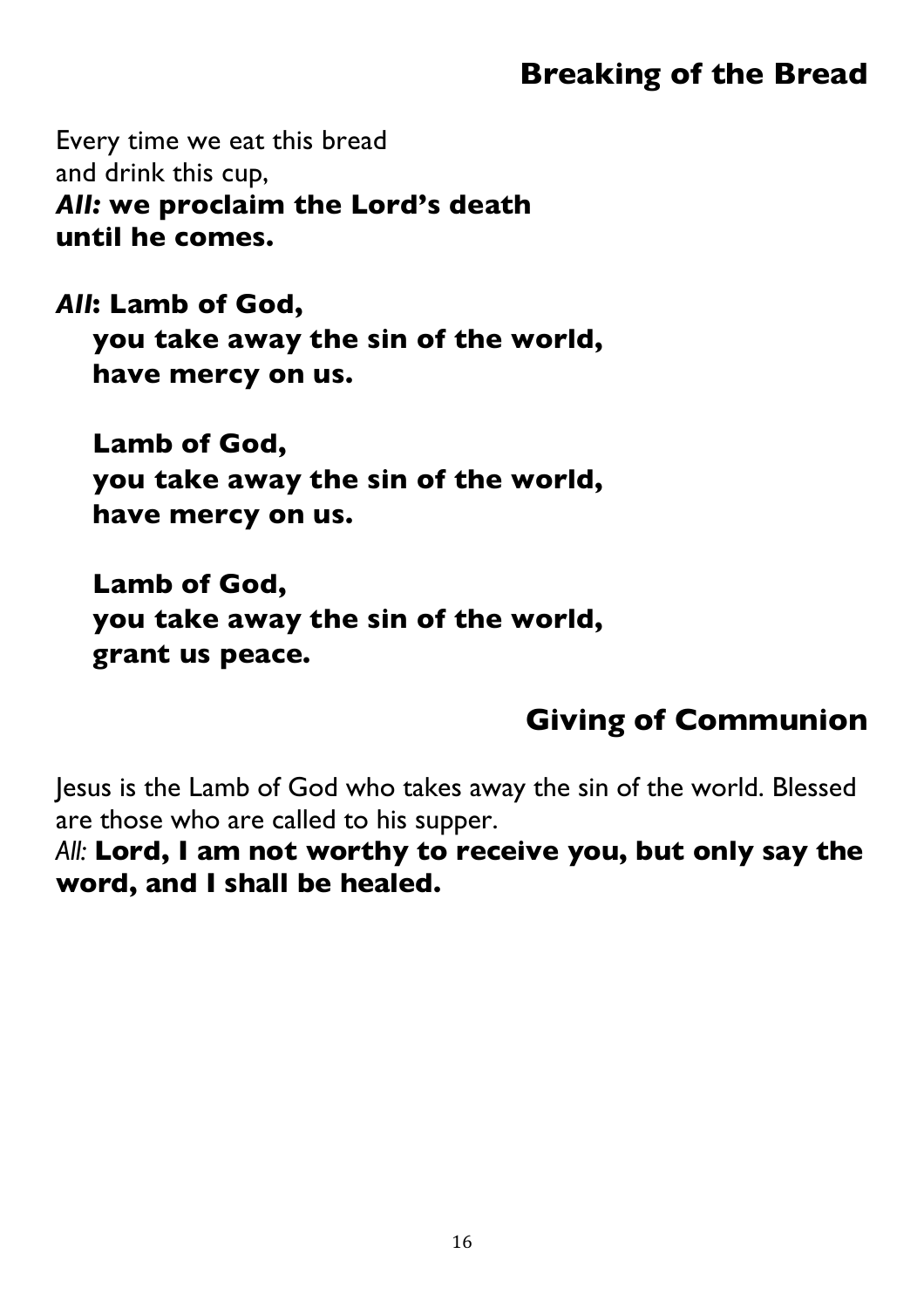## **Prayer of Spiritual Communion**

**Thanks be to you, Lord Jesus Christ, for all the benefits you have given me, for all the pain and insults you have borne for me. Since I cannot now receive you sacramentally, I ask you to come spiritually into my heart. O most merciful redeemer, friend and brother, may I know you more clearly, love you more dearly, and follow you more nearly, day by day. Amen.**

*We are guided forward by the stewards to receive the bread or a blessing.*

#### **Prayer after Communion**

Lord Jesus Christ, we thank you that in this wonderful sacrament you have given us the memorial of your passion: grant us so to reverence the sacred mysteries of your body and blood that we may know within ourselves and show forth in our lives the fruit of your redemption, for you are alive and reign, now and for ever. *All:* **Amen.**